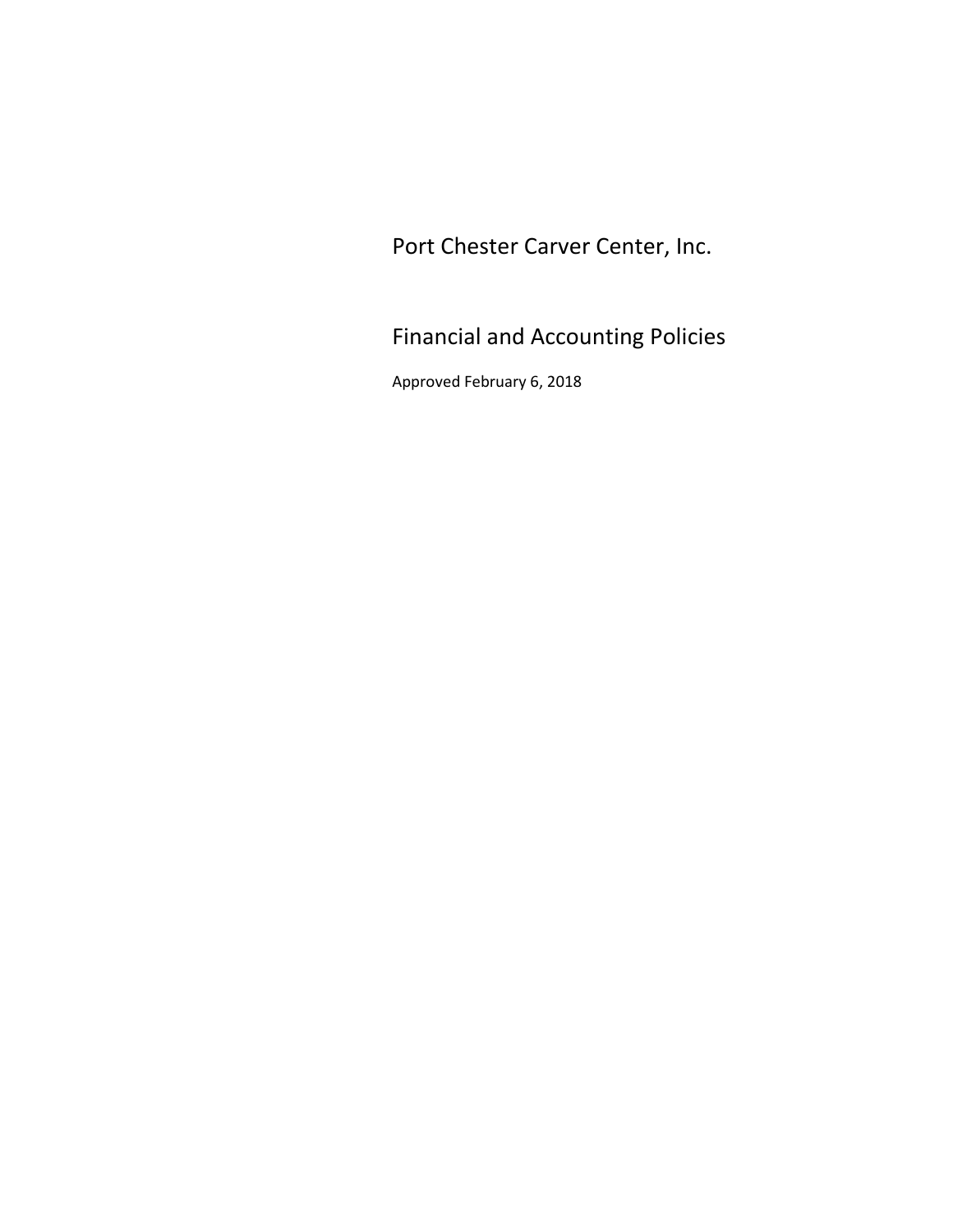# **Table of Contents**

| <b>Overview</b>                                   | 3  |
|---------------------------------------------------|----|
| <b>Cash Management and Investment Policy:</b>     | 3  |
| <b>Oversight of Operating Funds</b>               | 4  |
| <b>Oversight and Management of Reserve Funds</b>  | 4  |
| <b>Oversight and Management of Gift Funds</b>     | 4  |
| <b>Acceptable Banks</b>                           | 5  |
| <b>Acceptable Money Market Funds</b>              | 5  |
| <b>Diversification of Bank Deposits</b>           | 5  |
| <b>Endowment Funds</b>                            | 5  |
| Use of the Endowed Funds                          | 5  |
| <b>Oversight of the Funds</b>                     | 6  |
| <b>Objective of the Fund's Investments</b>        | 6  |
| <b>Investment Allocations</b>                     | 6  |
| <b>Measurement and Performance Evaluation</b>     | 6  |
| <b>Reporting</b>                                  | 6  |
| <b>Financial and Accounting Policies:</b>         |    |
| <b>Receipts</b>                                   | 7  |
| <b>Expenditure Authorization Policy</b>           | 7  |
| <b>Payment Procedure</b>                          | 8  |
| <b>Checking Account Signatories</b>               | 8  |
| <b>Line of Credit and Borrowings</b>              | 9  |
| <b>Payroll Procedure</b>                          | 9  |
| <b>Capital Expenditures</b>                       | 10 |
| <b>Fixed Assets</b>                               | 10 |
| <b>Expense Reimbursement Policy and Procedure</b> | 10 |
| <b>Use of Carver Center Credit Cards</b>          | 11 |
| <b>Rebates and Rewards Points</b>                 | 11 |
| <b>Bank Account Reconciliation Procedure</b>      | 12 |
| <b>Petty Cash</b>                                 | 12 |
| <b>Budget Process</b>                             | 12 |
| <b>Financial Reporting</b>                        | 13 |
| <b>Appendix-Capital Expenditure Policy</b>        | 14 |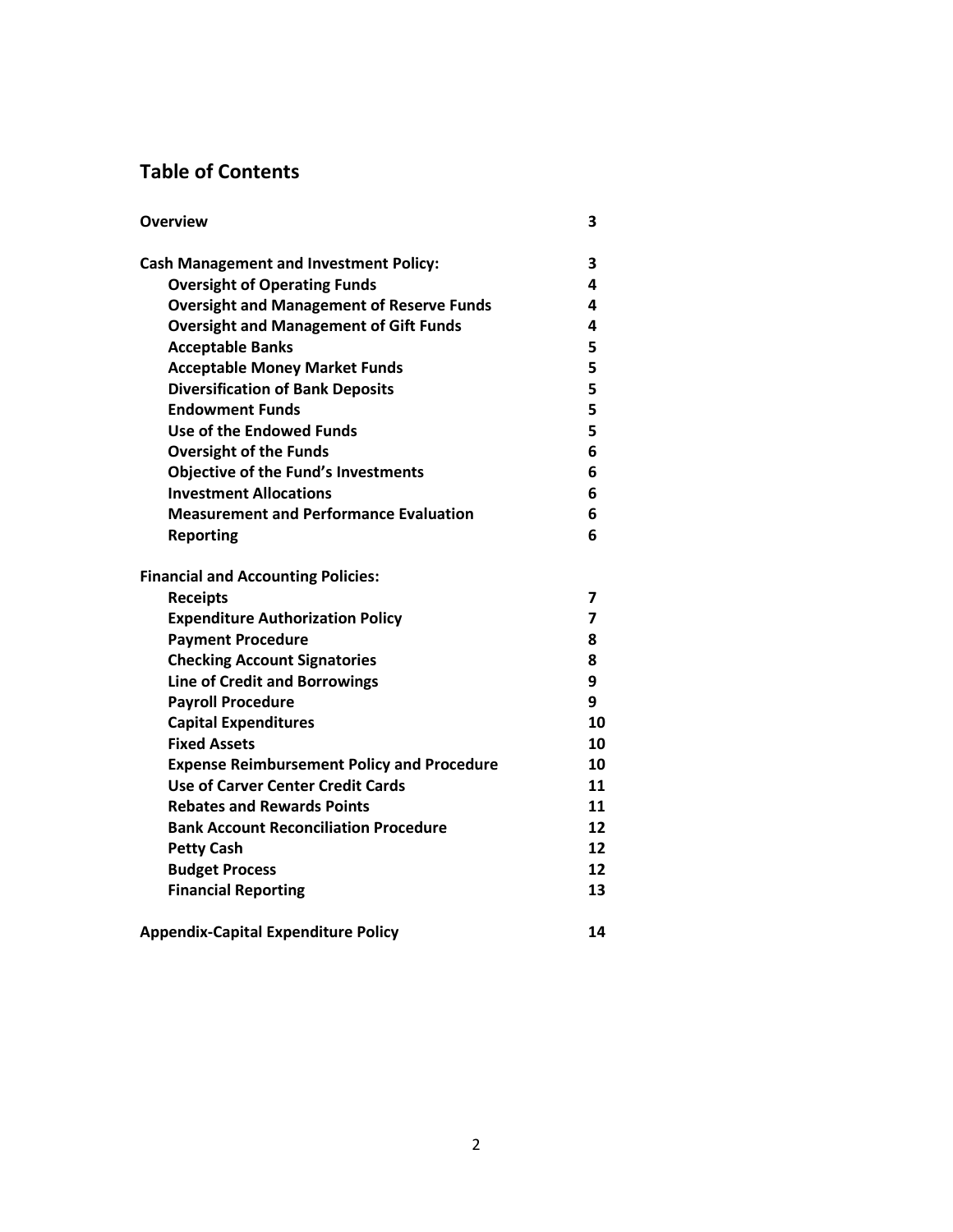## **Overview**

Carver Center's financial and accounting policies are used to manage a number of functions within the financial process. Specifically, these policies govern (1) cash and investment management; (2) billing and collection of revenue; (3) recognition of income; (4) approval of expenses and payment of bills; (5) use of the Center's corporate credit card; (6) checking account administration; (7) payroll administration; (8) budgeting and (9) preparation of monthly accounting statements.

The financial process is supervised by the Controller, who reports to the Executive Director of Carver Center. Several staff members support the process on a part time basis: the Administrative Assistant to the Executive Director ("the Administrative Assistant"), and the Front Desk Receptionists ("the Front Desk") (there are more than one within a 24 hour period). The primary financial and accounting functions are conducted by a third party administrator "the TPA", who provides accounting, payroll administration, accounts receivable and payable services. When used in this document, the TPA refers to the individual who works with Carver Center as an outsourced staff member.

MGroup is a firm that provides outsourced accounting and financial support to not- for- profits. They provide a dedicated individual who works in Carver's offices part-time. In addition, a partner of MGroup acts as a supervisor of the work performed by the individual who provides the services. The MGroup team has been selected because it offers Carver the specialized expertise required to perform the financial process.

The Board of Carver Center oversees the financial process through the Finance Committee. This committee is composed of 3 to 5 members, plus the President of the Board, the Executive Director of the Center, and the Controller. The Finance Committee meets (in person or telephonically) at least 6 times per fiscal year, and reviews the Center's financial statements as well as the investment reports. The Finance Committee also oversees the preparation of the annual Budget, and presents the Budget for the upcoming year to the Board. The Finance Committee also works to ensure that the financial function at Carver is operating within the policies, and that policies are reviewed regularly to determine if any changes might be necessary. From time to time, individual members of the Finance Committee may audit certain processes, such as payroll and credit card usage, to ensure that the processes are being followed.

## **Cash Management and Investment Policy-**

Port Chester Carver Center ("Carver") has a significant portion of its assets in the form of cash and investment securities. These assets are segregated into four separate categories.

The first category is the **operating funds**, e.g. the cash which is collected from fees, grants, rental income, government payments, and donations on an annual operating cycle, and is spent on the day to day operations of Carver.

The second category is the **reserve funds**, e.g. the monies which have been set aside by the Board of Trustees, typically after Carver has a financial surplus for a full fiscal year. The reserve funds are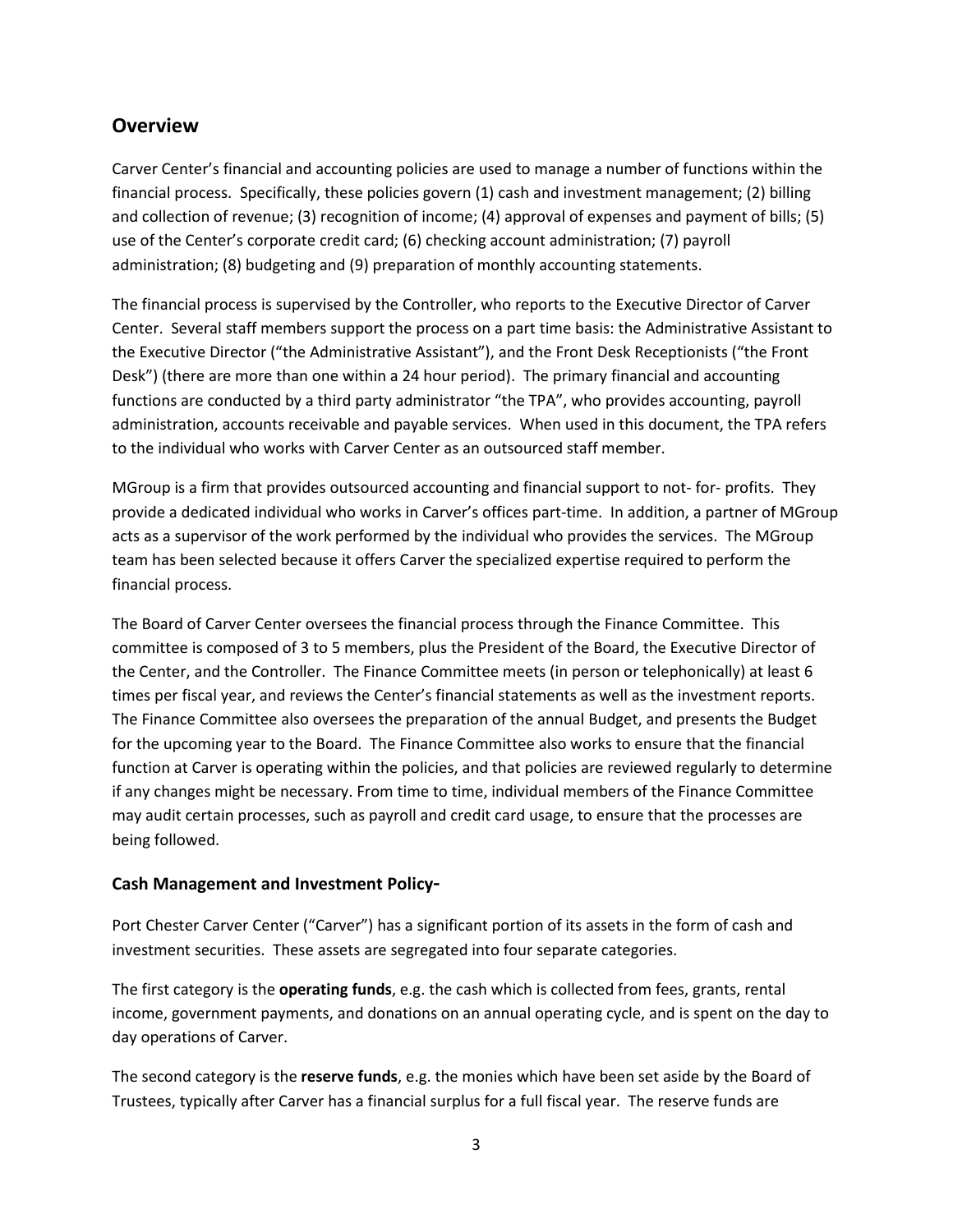available to make necessary capital improvements and such improvements must be recommended by the appropriate committee, typically the Space Utilization Committee and approved by the Executive Committee.

The third category is the **gift fund** established for all individual donations in excess of \$50,000 which have been designated for a specific purpose OR are undesignated and the Executive Committee feels should be held separate from the Operating Funds pending a determination of how the funds are to be utilized.

The fourth category is the **endowed funds**, which are funds that have been donated to Carver with specific restrictions on their use and the amount that can be spent within a fiscal year.

## **Oversight of Operating Funds:**

The Controller is responsible for overseeing the operating funds. The level of the funds must be monitored to ensure that Carver has sufficient liquidity to support daily operations, and to that end, the Controller should prepare a cash flow projection on a regular basis to ensure adequate liquidity. During the period between July and December, it is especially important to make such a projection, as the inflow of donations is seasonal, and cash balances fall to their low point during this period.

If it is anticipated that there will be a shortfall in the operating account, the Controller should advise the Finance Committee as soon as possible and obtain approval to borrow under the bank line of credit or "borrow" funds from the reserve funds. It is also necessary to advise the Board of this borrowing at the next scheduled meeting following the event**.**

#### **Oversight and Management of Reserve Funds:**

The Controller is responsible for overseeing the reserve funds. These funds are generally used to fund capital projects. On occasion, the reserve funds may be needed to bridge a temporary cash shortfall in the operating account. Since the use of these funds is fairly predictable, it is appropriate to keep most of the fund balances in liquid, low risk investments with maturities no greater than six months. The Finance Committee is responsible for managing the returns on these balances and is expected to identify the opportunities which will earn the highest rate of return given the choices available.

#### **Oversight and Management of Gift Funds:**

Gift funds are to be overseen similar to reserve funds. These funds are to be preserved pending a project which meets the wishes of the donor or has been approved by the Executive Committee. It is appropriate to hold the balances in liquid, low risk investments with maturities no greater than six months. The Controller is responsible for managing the returns on these balances and is expected to identify the opportunities which will earn the highest rate of return given the choices available.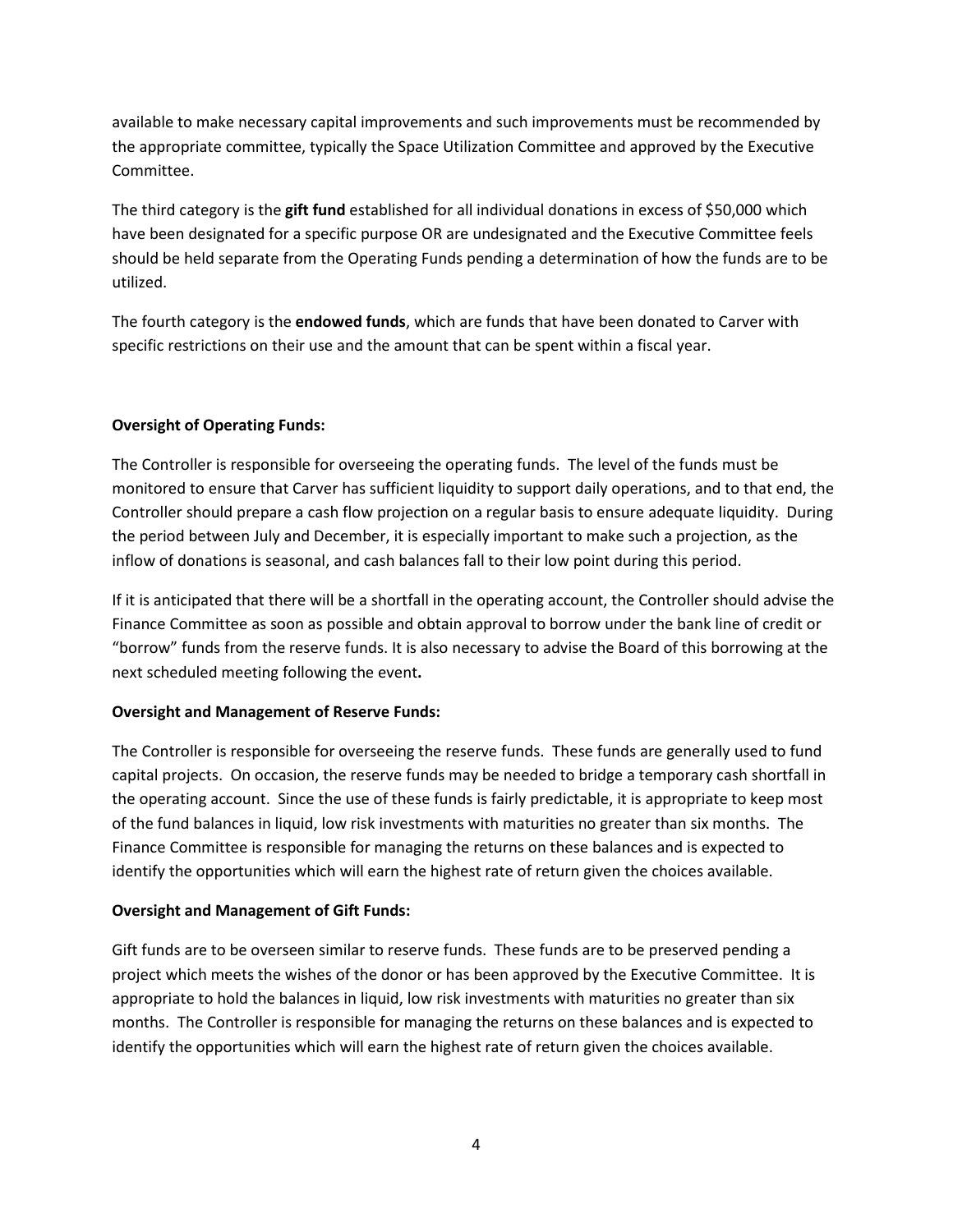#### **Acceptable Banks:**

The establishment of any bank account, including a certificate of deposit, must be with a bank which has a branch in Westchester County or Fairfield County. In addition, the bank must be included in the FDIC insurance pool to be acceptable.

### **Acceptable Money Market Funds:**

If Carver's Finance Committee determines that the best investment of the funds is in a money market fund, he/she will identify a fund with the most reasonable fees, consistent with the highest quality investment.

## **Diversification of Bank Deposits:**

It is desirable to limit Carver's deposits in any one bank, keeping in mind the current FDIC limit on deposit levels that are insured. The operating fund may at certain times during the year exceed this level. The bank which holds Carver's operating account may not also hold any other funds.

### **Endowment Funds:**

Carver has three endowed funds. The largest fund is the Program Endowment Fund, which is to provide funding for new and existing programs. It was established in December 2002 with a letter from the donor and a donation of \$750,000. The donor specified that no portion of the corpus, e.g. the amount of the original gift, be spent, and therefore the spending has been limited to accumulated interest, dividend, and capital gains. The second endowed fund is the general Endowment Fund, and its use is unrestricted. It was established in 2002 through the combination of two donations which equaled \$50,000 and the designation of \$50,000 from Carver's surplus funds. The annual spending from this fund was not specifically limited when it was established. The third endowed fund is a fund established in February 2011 with a gift of \$604,000. These funds may be used for Carver Center's general purposes. However, spending is limited to accumulated interest, dividends, and capital gains.

### **Use of the Endowed Funds:**

The purpose of Carver's endowed funds is to provide ongoing funding for the programs at Carver. This goal will be achieved through an annual withdrawal as permitted by state law.

In September 2010, a law was passed in New York which is known as the New York Prudent Management of Institutional Funds Act. This law makes important changes to rules governing the spending of endowed funds. In particular, it allows institutions to spend endowment funds below their original dollar amount ("historic dollar value") without court approval or Attorney General Review. The law requires that an institution make a determination on the amount and use of the funds on a systematic basis and record the basis for such a decision contemporaneously. The law requires that an institution must also keep records of how it determines NOT to withdraw funds from an endowment fund. Finally, the law allows an institution to withdraw up to 7% of an endowed fund's Fair Market Value, averaged over a period of at least the 5 preceding years.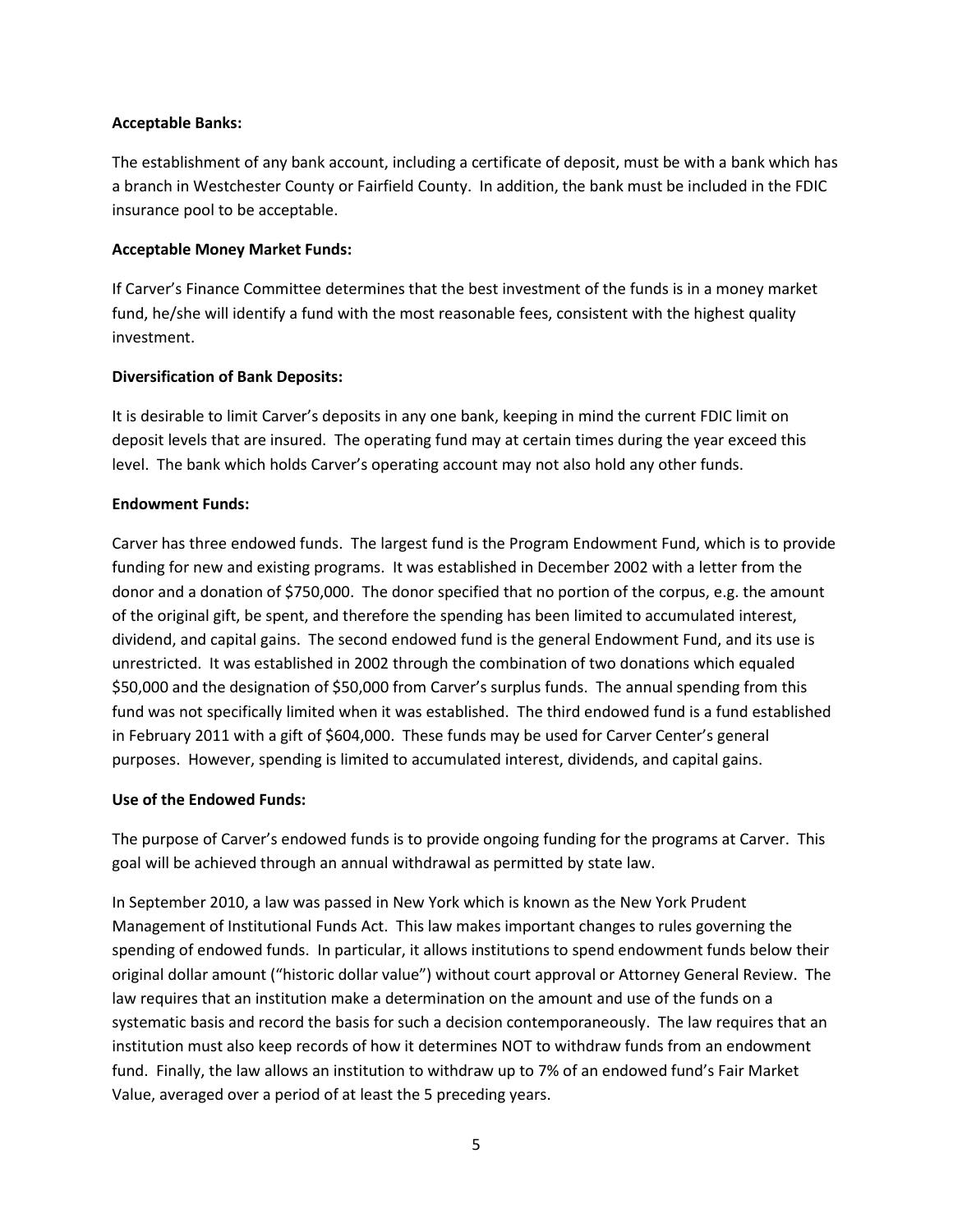On an annual basis, the Treasurer shall prepare an analysis of the endowment funds in accordance with the New York Prudent Management of Institutional Funds Act. Based on this analysis, the Treasurer shall make a recommendation to the Finance Committee for its approval as to the amount that should be withdrawn from the endowment funds to support the programs at Carver. The amount "appropriated for expenditure" shall be approved by the Board of Directors pursuant to its approval of the annual Budget.

Effective June 2012, Carver Center has the approval of the donors of its two large Endowment Funds to use the New York law's new limit on spending.

## **Oversight of the Funds:**

The Finance Committee is responsible for oversight of the ongoing administration and investment of the endowed funds. The committee is responsible for selecting and hiring a third party investment manager to invest the assets of the funds. The Finance Committee is responsible for evaluation of the third party investment manager's performance and for determining whether such performance is acceptable or whether a change in investment managers is warranted. The Finance Committee will make a semiannual report to the Board on endowed funds' performance.

### **Objective of the fund's investments:**

The primary objective of the investments held by the endowed funds is capital preservation and long term growth. A lower growth target for the investment funds is acceptable if intended to preserve the stability of the fund balances.

#### **Investment Allocations:**

Investment allocations shall be determined by the Finance Committee assisted by the investment manager chosen by the Finance Committee. Such allocations shall reflect Carver's investment objectives for the endowed funds and shall be reviewed on an annual basis.

## **Measurement and performance evaluation:**

The fund's results, net of fees, shall be compared to benchmarks as agreed with the investment manager, and should be evaluated by the Finance Committee with the manager at least semi-annually.

## **Reporting:**

The results of the endowed funds' performance shall be reported to the donors annually. Results shall be made available to any legitimate request by a potential donor.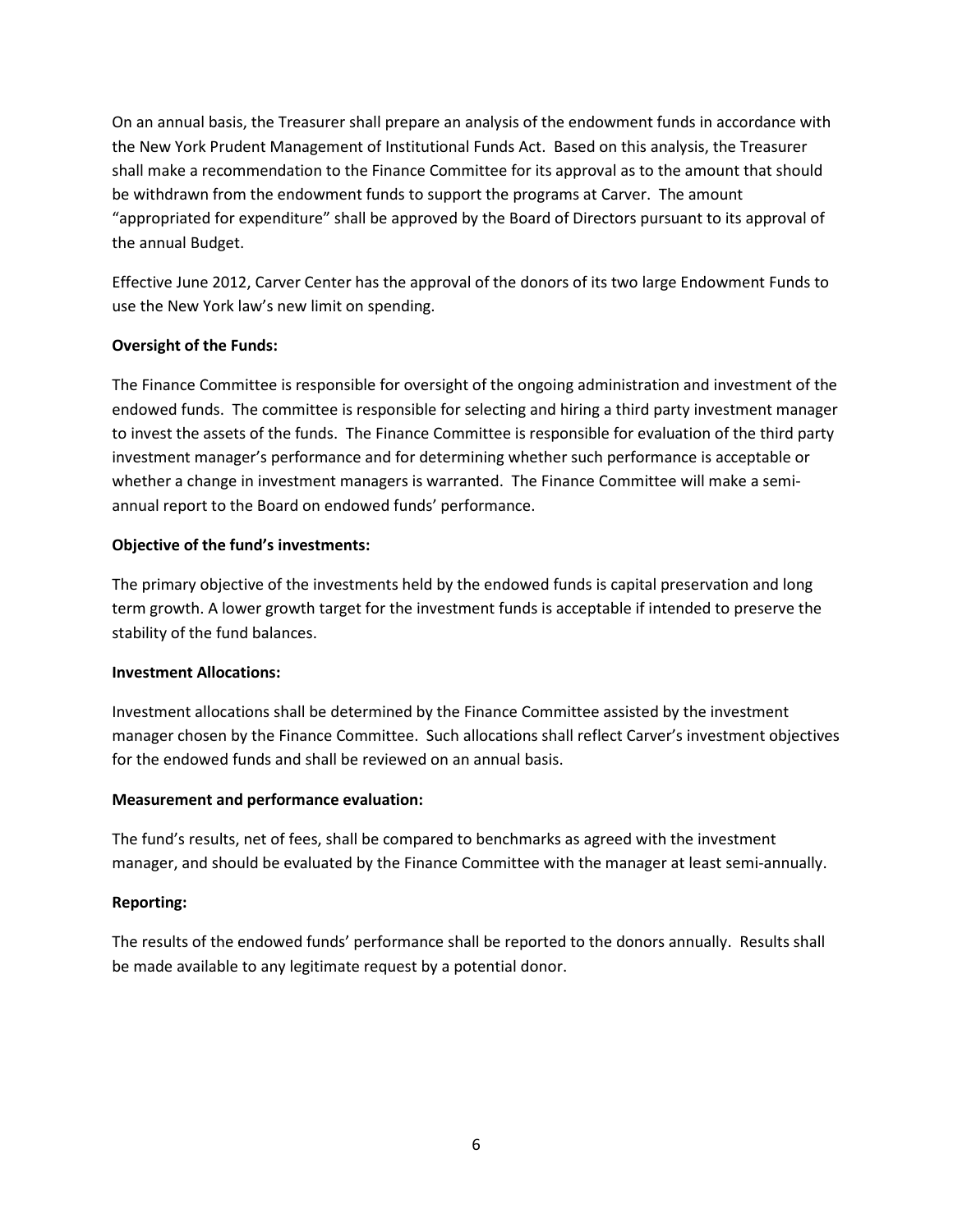## **Financial and Accounting Policies:**

### **Receipts:**

Payments in the form of cash, credit card payments, checks, and money orders for programs, including fitness center, etc. are delivered to the Front Desk. Cash receipts are recorded in a book with a two-part form. One part is given to the payer and the second part remains in the book. At the end of the shift, the Front Desk fills in an End of Shift Reconciliation with receipt numbers and amounts. The cash, checks, money orders, and credit card receipts are deposited in the safe behind the receptionist's desk. The Reconciliation report, along with receipts, is also dropped into the safe. When the TPA comes in, twice a week, the envelope with payments, along with the Reconciliation report, is removed from the safe, and the TPA completes a deposit slip in preparation for taking the cash to the bank.

Incoming mail is sorted by the Front Desk, who forwards all envelopes with donations enclosed to the Development Department. The Development Department records each gift in their system, eTapestry, and prepares a deposit slip for donations. Other checks received in the incoming mail are put in the safe until they are removed by the TPA, who prepares a deposit slip for these checks.

All checks, credit card receipts, money orders, and cash received are photo-copied. Deposits to the Operating Account are made at least twice a week by a member of the business team. Once the deposits have been made and the deposit slip is returned to the TPA, the deposits are recorded to the accounting system by the TPA.

#### **Expenditure Authorization Policy:**

Expenditures include those for salaries and benefits, supplies, utilities, etc. The annual budget process serves as the starting point for approved expenditures. All salaries and benefits must be reviewed as part of the budget. Any change in salary for an employee as well as the hiring of staff for new positions must be specifically recommended by the Executive Director, who must get formal approval from the President of the Board of Directors. The Executive Director's salary and other compensation must be approved annually by the Board of Directors.

Operating expenditures which have already been budgeted must be authorized by a Purchase Order or invoice approved by the Controller.

Expenditures which have not been budgeted or which exceed the budget by more than \$5,000 must be approved by the Executive Director. Any such item of spending which was not anticipated in the budget must be reported promptly by the Executive Director to the Finance Committee. Any amount in excess of \$5,000 must be approved by the Finance Committee, and if the amount exceeds \$10,000 must be approved by the Board, unless such amount is an emergency and then, the Executive Committee may authorize spending up to a limit of \$50,000. Interim decisions shall be made only when timing is urgent,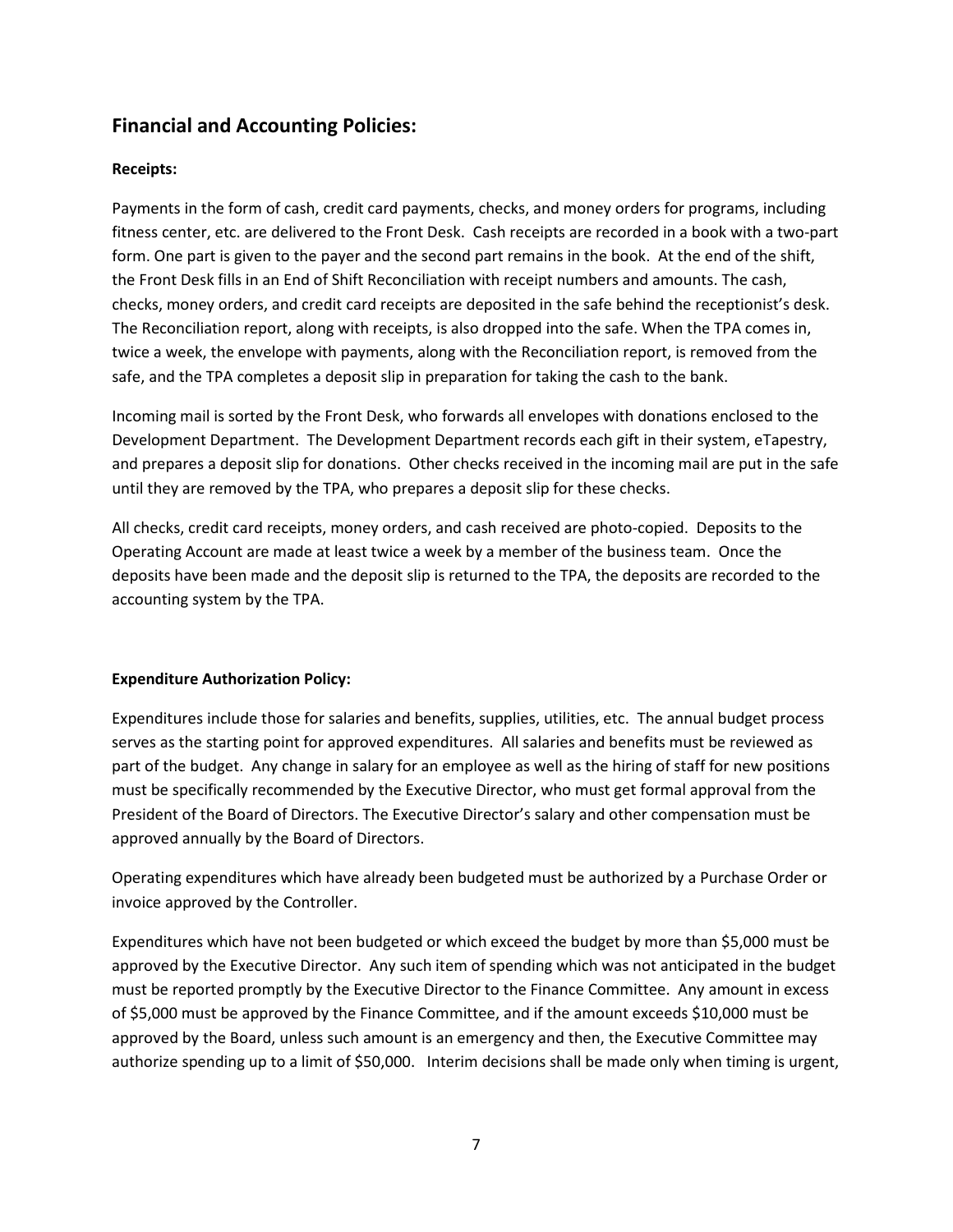following which the entire Board must be advised immediately. Any such item of spending which was not anticipated in the budget must be reported promptly by the Controller to the Finance Committee.

The Finance Committee meets regularly to review the receipts and expenditures of Carver Center, and to review all variances from budget. The Finance Committee reports on these items to the Executive Committee and to the Board at their regularly scheduled meetings.

The exception to this policy is spending of restricted gifts, e.g. monies that have been contributed with a request that they be spent on a specific item or program. These contributions are recorded and reported by the Development Department. The Controller is responsible for monitoring the spending of restricted gifts, to ensure that amount spent and the purpose therefore is consistent with the restrictions of the donor.

#### **Payment Procedure:**

Once an expenditure has been duly approved, a check is prepared by the TPA. Checks are generated by computer, using the QuickBooks software. No checks are written manually. Each check that is written creates an accounting entry which identifies the expense or payment to a specific expense code. All checks have two attached vouchers, with the invoice number and date of payment. One voucher is torn off and attached to the Purchase order and/or invoice and all such invoices are filed alphabetically and kept in a file for the specific fiscal year. The invoices/purchase orders with vouchers attached are retained for 7 years.

Checks are then given to the appropriate individuals for their signature (see Checking Account Signatories) and once signed, are mailed by the TPA.

The payment of salaries is handled separately, by the TPA. (See Payroll Procedure)

#### **Checking and Investment Account Signatories:**

Checks up to \$5,000 may be signed by one authorized signer. Amounts exceeding \$5,000 shall require the signatures of two authorized signers. The Executive Director is typically the check signer, and no other staff members have signing authorization. Key Board members who are duly elected officers of Carver may be designated as authorized signers on banking and investment accounts. Typically, at least the President and Treasurer of the Board should be account signatories. Signing authority shall be changed immediately following election of officers if changes are required. A check made out to an authorized signer may not be signed by that individual.

A record of all bank and investment accounts, the accompanying corporate resolutions and signature cards or a record of the approved signers must be kept on file with other financial records.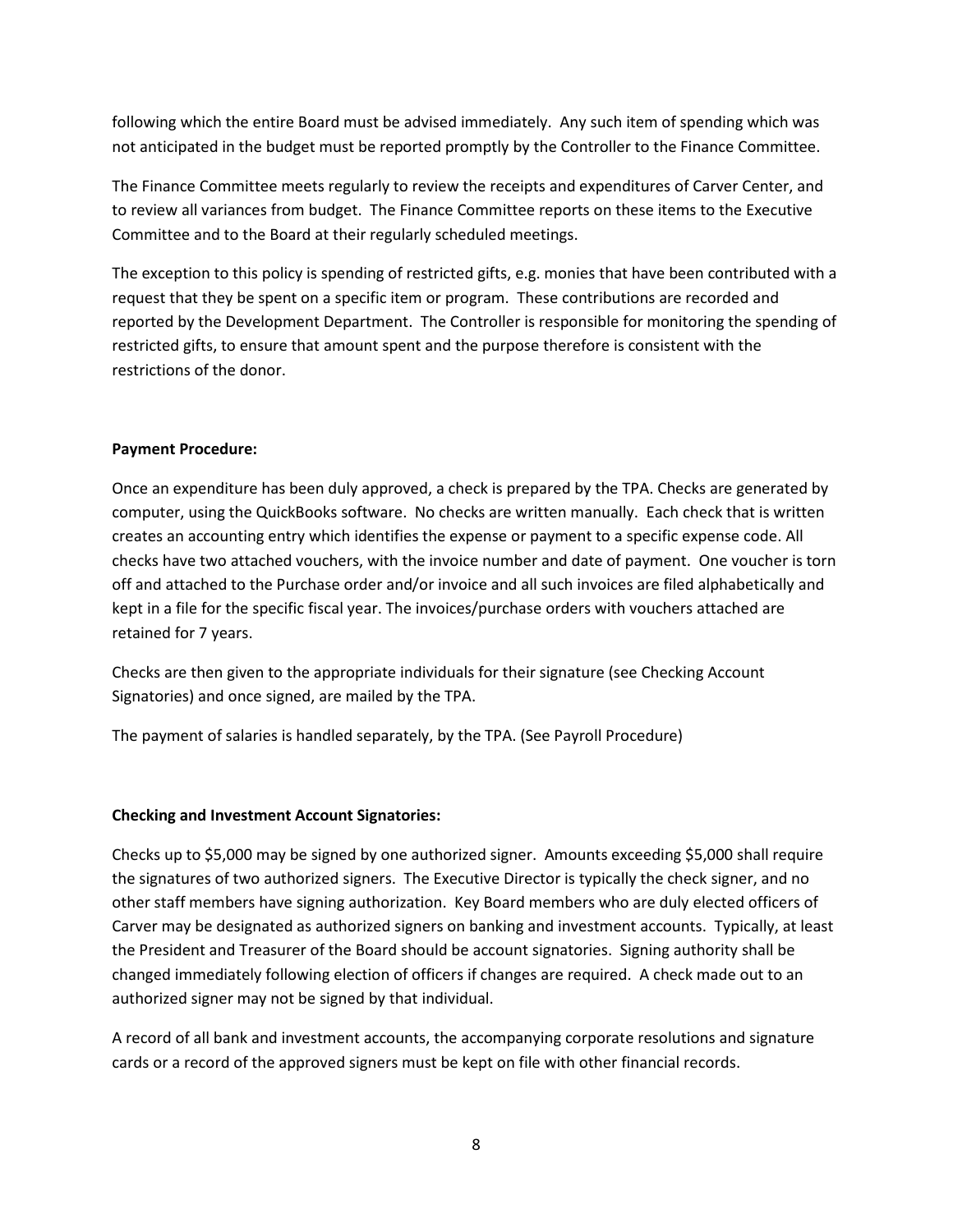#### **Line of Credit and Borrowings:**

The Board must approve any application for and the acceptance of a Line of Credit with a lending institution. The Executive Director and either the Treasurer or the President will be authorized, pursuant to a resolution of the Board, to execute the credit agreement as an officer of the Port Chester Carver Center.

Once a Line of Credit has been established, the Treasurer can authorize individual borrowing requests within the limit of the Line of Credit up to \$100,000. The Finance Committee of the Board must approve individual borrowing requests against the Line of Credit in amounts greater than \$100,000, or in all circumstances where the aggregate amount owed under the Line of Credit would exceed \$200,000 following such borrowing. In all cases, borrowing requests under the Line of Credit will require the written approval of the Executive Director and one of either the Treasurer or President. Written approval may take the form of email correspondence, with such correspondence retained by the Controller.

#### **Payroll Procedure:**

Carver Center's payroll process is supported by a third party vendor.

Work hours for all employees are recorded using a hand-scanning time system. The system produces a report of all work hours for all employees, which is used as input to the payroll process.

The bi-weekly pay period ends on a Friday. Hours worked are tabulated and submitted to the third party vendor the following Tuesday. Physical checks are received and payroll reports are received the following Thursday, and physical checks are distributed to employees the following Friday. Direct deposits to employee accounts are made on the same Friday.

The following procedures are followed:

The TPA reviews the (hours worked) report created by the time system to ensure all employees' hours have been recorded and that they are reasonable. The TPA also reviews the paid time off, including Personal Days, Vacation Days, and Sick Days for any employee who has been absent during the period. The TPA prepares a payroll summary of hours by employee and telephones the third party payroll vendor with the information.

If there is a change in the employee's hourly or annual salary rate, the Controller and TPA advises the third party payroll vendor. This communication is documented on a Personnel Change Form and kept in the payroll files for the pay period in which the change occurs as well as the individual's personnel file. The Director of HR maintains the payroll files.

Checks are prepared by the third party payroll vendor and delivered to Carver Center for distribution. The payroll register, analysis control for gross wages, taxes, deductions and exception reports are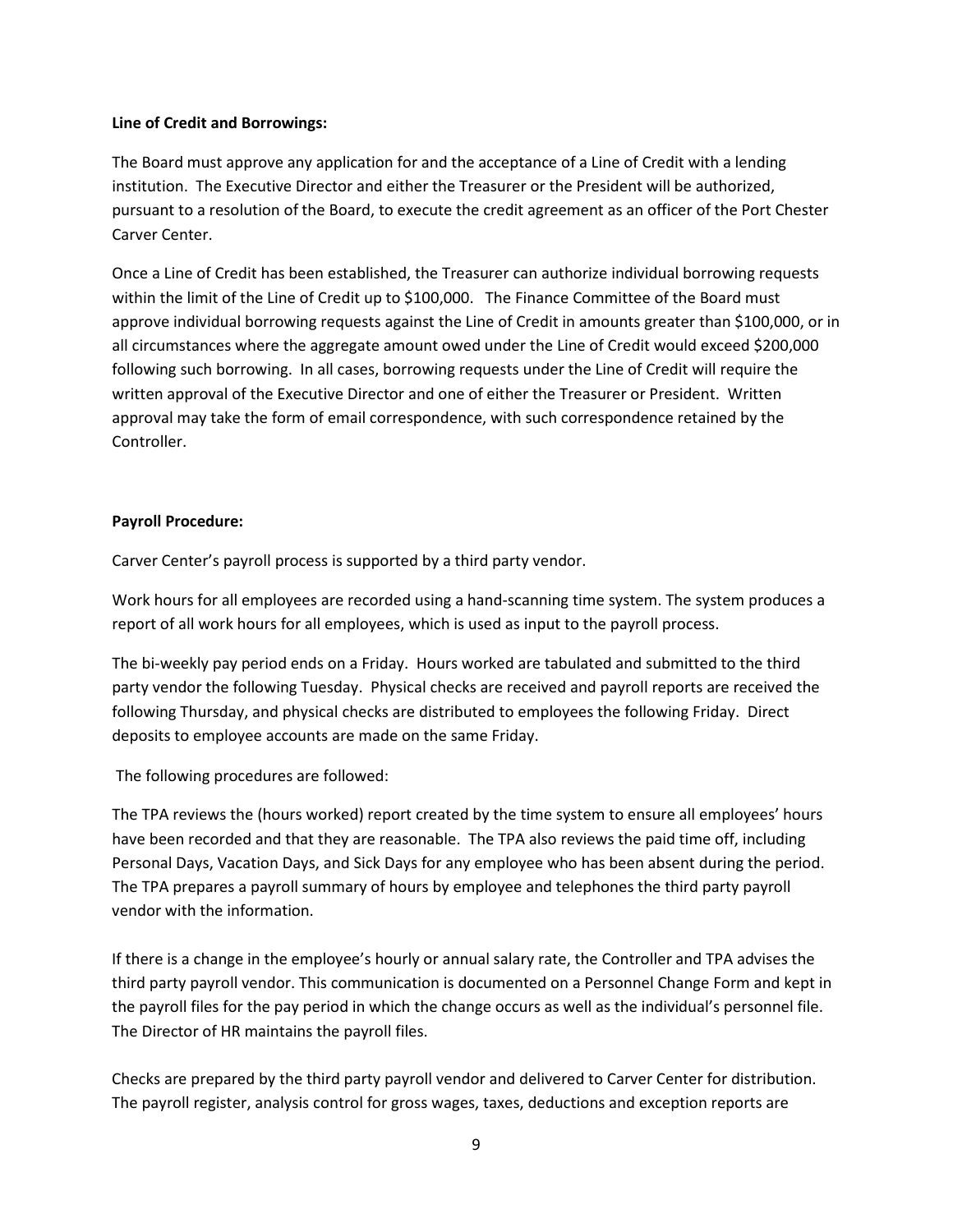received by the TPA and held for input to the Quick Books system.An employee must sign a form when he picks up his check.

The supervisor of the TPA, who is also a third party to Carver Center, reviews the payroll work papers monthly to ensure they are properly backed up by time sheets and salary/wage information.

### **Capital Expenditures:**

A capital expenditure is the purchase of an item which has an expected life of 3 or more years, and costs at least \$1,000. Capital expenditures are not generally part of the operating plan and must be approved by the Executive Director up to \$2,000; by the Finance Committee up to \$10,000; and by the Board for amounts in excess of \$10,000. Approvals are given on a case by case basis to assure that funding of the purchase is available. The Executive Director may not approve more than \$7,500 per year in aggregate.

Examples of capital expenditures are for items such as equipment, furniture, parts of the building such as windows or roof, computer hardware and software.

See Policy Number CC-ACC-002 in the Appendix for further detail.

### **Fixed Assets:**

Information on all purchases over \$1,000 should be forwarded to the TPA to be reviewed for possible capitalization. This information should note equipment information (type, serial number, etc.) cost, location and condition. This inventory record should be updated annually.

#### **Expense Reimbursement Policy and Procedure:**

Employees will be reimbursed for business expenses incurred while performing their job function. These expenses must meet the following criteria:

- There must be a business reason for the expense.
- The expense must be substantiated in writing as to the purpose and the date it took place.
- All expenses must be documented with a receipt.
- The reimbursement request must be submitted on a form available from the TPA and should be submitted no later than 10 days following the expenditure.
- The reimbursement request must be signed by the employee, the employee's immediate supervisor, and by the Executive Director. The Executive Director's reimbursement request must be signed by the President of the Board.

Following are guidelines for claiming reimbursement for travel and other business-related out of pocked expenses.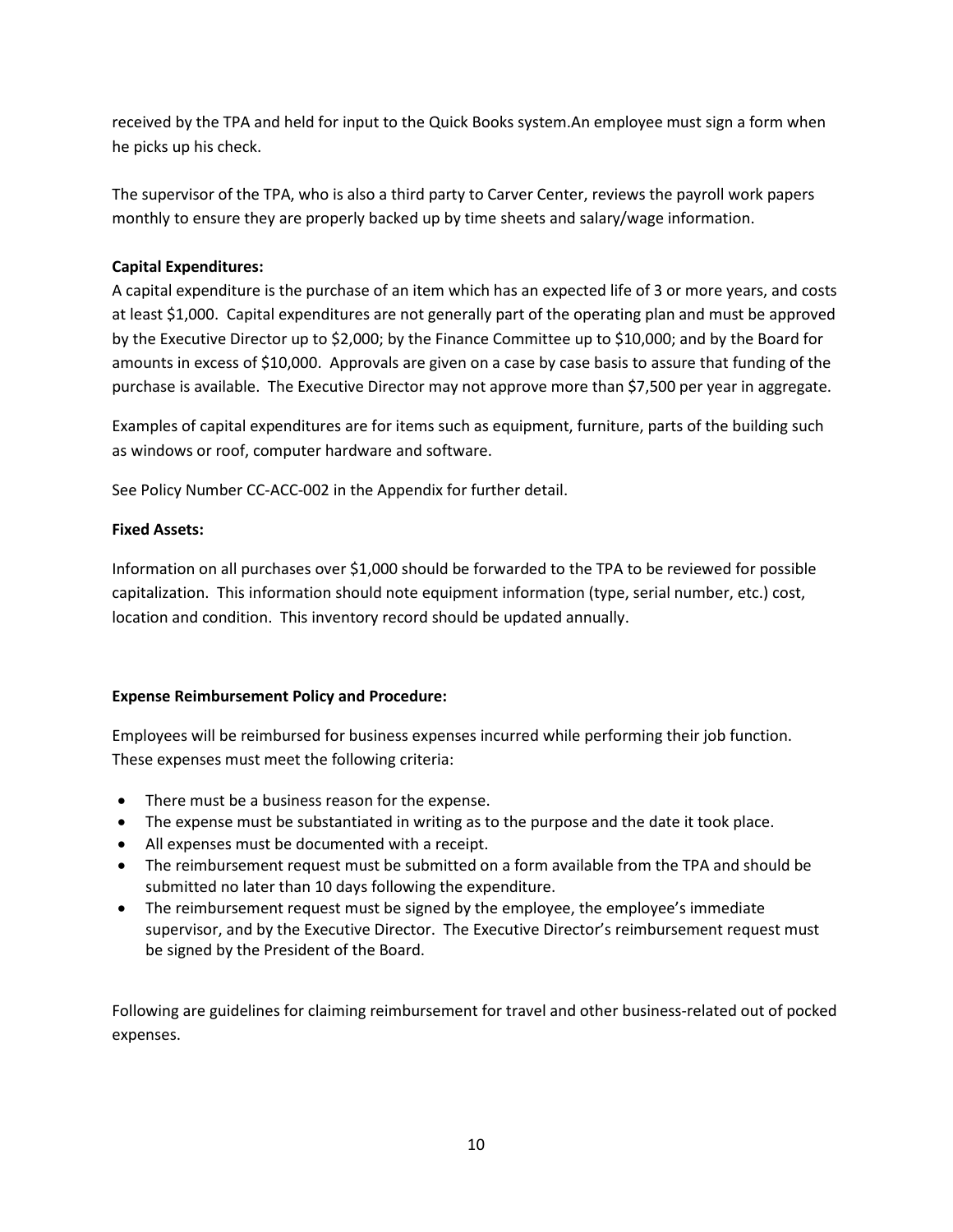- Reimbursement for miles driven is at the Standard Mileage Rate set by the Internal Revenue Service. Tolls and parking fees are reimbursed in addition to mileage. This excludes personal and commuting travel.
- Reimbursement of travel expenses covers transportation, meals, lodging and telephone usage. Receipts for each of these expenses must be submitted. All travel must be approved by the Executive Director before the trip occurs.
- Reimbursement for entertainment expenses is allowed for expenses that are directly related to and occur in conjunction with a substantial business discussion
- Other business expenses which may be reimbursed are for subscriptions, books related to the job, business calls using personal phone, professional membership, licenses, dues, etc., provided that business purpose is provided.
- Reimbursements of automobile expenses that are for vans owned by Carver Center are allowed. All expenses should be reasonable and necessary, and include gas, oil, and repairs.

#### **Use of Carver Center Credit Cards:**

Carver Center asks all vendors with whom it does business to offer it a house account. If the vendor does not offer a credit line, Carver Center has a credit card account, which is used to make payment for expenditures. The credit card account has four sub-accounts for Business, Advancement, Learning/Programs, and the Executive Director, which facilitates tracking credit card expenditures. These 4 cards are secured under lock and key by the Business Office and Controller. An employee with a business need for the credit card will request a card from his Department Director. When the employee returns the card, he will also return all receipts for expenses that were incurred on the credit card. If an expense is not reported by the employee when he returns the card, he will be liable for the expense and may lose the privilege of using the card. The cards are not to be used for personal expenses.

A member of the Carver Center Finance Committee periodically reviews the credit card statements to determine that policy is being followed.

#### **Rebates and Rewards Points:**

Any vendor program offering rebates or reward points related to the purchase of goods and services by the Carver Center must be reviewed by and approved by either the Executive Director.. Carver Center employees shall not accumulate reward points or receive rebates from any vendor or provider related to the purchase of goods and services for use by the Carver Center. Rebate or rewards points earned on credit cards issued in the name of the Carver Center ("Corporate Cards") must be made payable to the Carver Center or redeemed by and for the benefit of the Carver Center. For the avoidance of doubt, this policy does not apply to rewards points or rebates accumulated by Carver Center employees using personal credit cards for travel or other reimbursable expenses.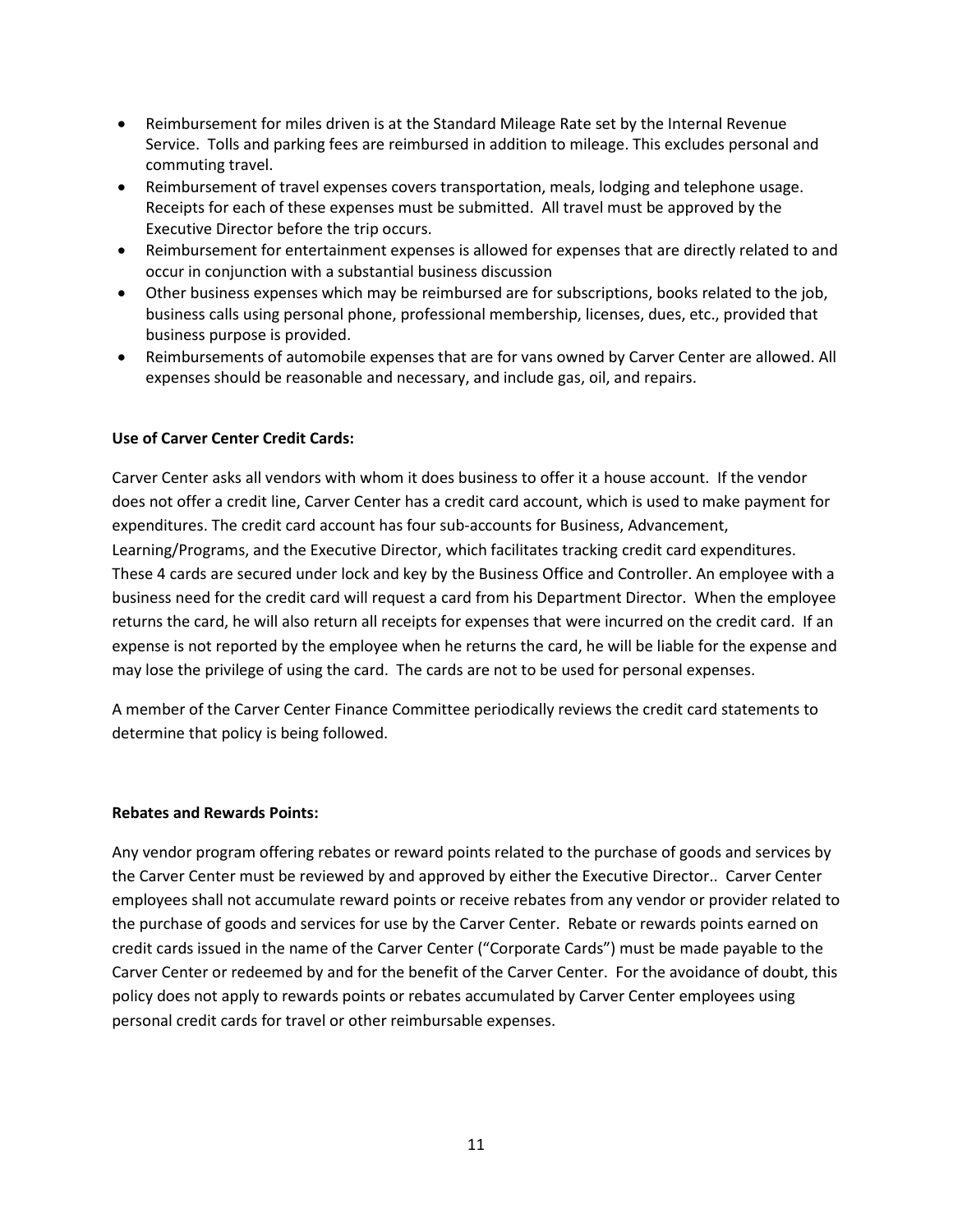#### **Bank Account Reconciliation Procedure:**

The reconciliation is performed by the TPA, using the QuickBooks software. The reconciliation should be performed within a week of receiving the bank statement. All transactions over 3 months old which have not been cleared must be researched. If necessary, the TPA will prepare a journal entry to reinstate an item to cash.

The supervisor of the TPA, who is also a third party to Carver Center, reviews the bank account reconciliations monthly to ensure they are accurate and correct and that the accounting records fairly present the balances in the checking accounts.

#### **Petty Cash:**

The Carver Center only uses petty cash under extenuating circumstances and under the discretion of the Chief Executive Officer

#### **Budget Process:**

Carver Center's budget is to be prepared by management subject to the review and oversight of the Finance Committee. The budget must be approved by the full board no later than 90 days following the beginning of the new fiscal year.

During the budget process, the Executive Director and the Controller meet with all Department heads to develop plans for the new fiscal year, so that they can establish what financial resources are available, or will be needed, and revenues that are anticipated for each program. Staff positions and salary, wages, and benefits, including raises and new positions, shall be recommended by the Executive Director (for all positions excluding the Executive Director) and by the Executive Committee for the Executive Director, as part of the budget process. Also, the Development Department will work with the Executive Director and the Controller to establish the amount of fundraising income that is reasonable to expect in the next fiscal year. Once plans for all of the programs and the operations of the Carver Center are developed, the Controller, with the support of the TPA, aggregates all the information into an overall budget for the Carver Center. Further discussions may take place with all program heads to ensure that they understand how this budget will impact their programs.

The Treasurer reviews the budget with the Executive Director, the Controller, and the Director of Development, to ensure accuracy and completeness, and will assist with presenting the budget to the Finance Committee, the Executive Committee, and the Board of Directors. When the above committees approve the budget, they are authorizing the Carver Center to spend the monies budgeted for the programs in the manner described in the budget.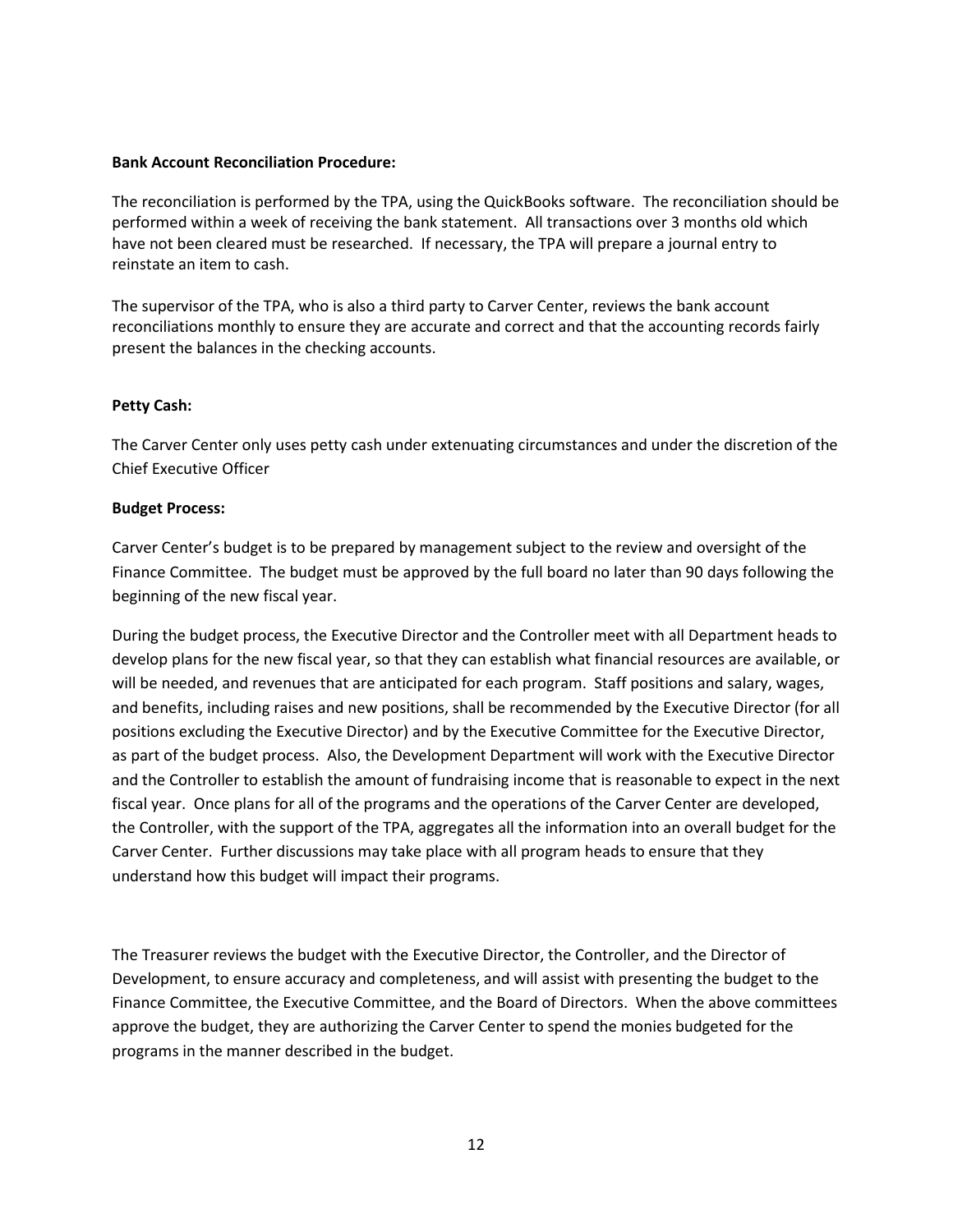There may also be a capital expenditure budget for items which are extraordinary and do not occur frequently, e.g. replacement of a boiler or an air conditioning system. Any item in the Capital Expenditure budget must be accompanied by a means to pay for the item and requires the approval of the Board of Directors.

#### **Financial Reporting:**

The TPA shall prepare a monthly balance sheet, as well as a statement of financial changes, by no later than the 4<sup>th</sup> week of the month. These reports shall be circulated to the Controller, the Executive Director, the President and Treasurer, who will share them with the Finance Committee and Executive Committee at the next meeting. The Treasurer will review these reports with the Board at the next meeting.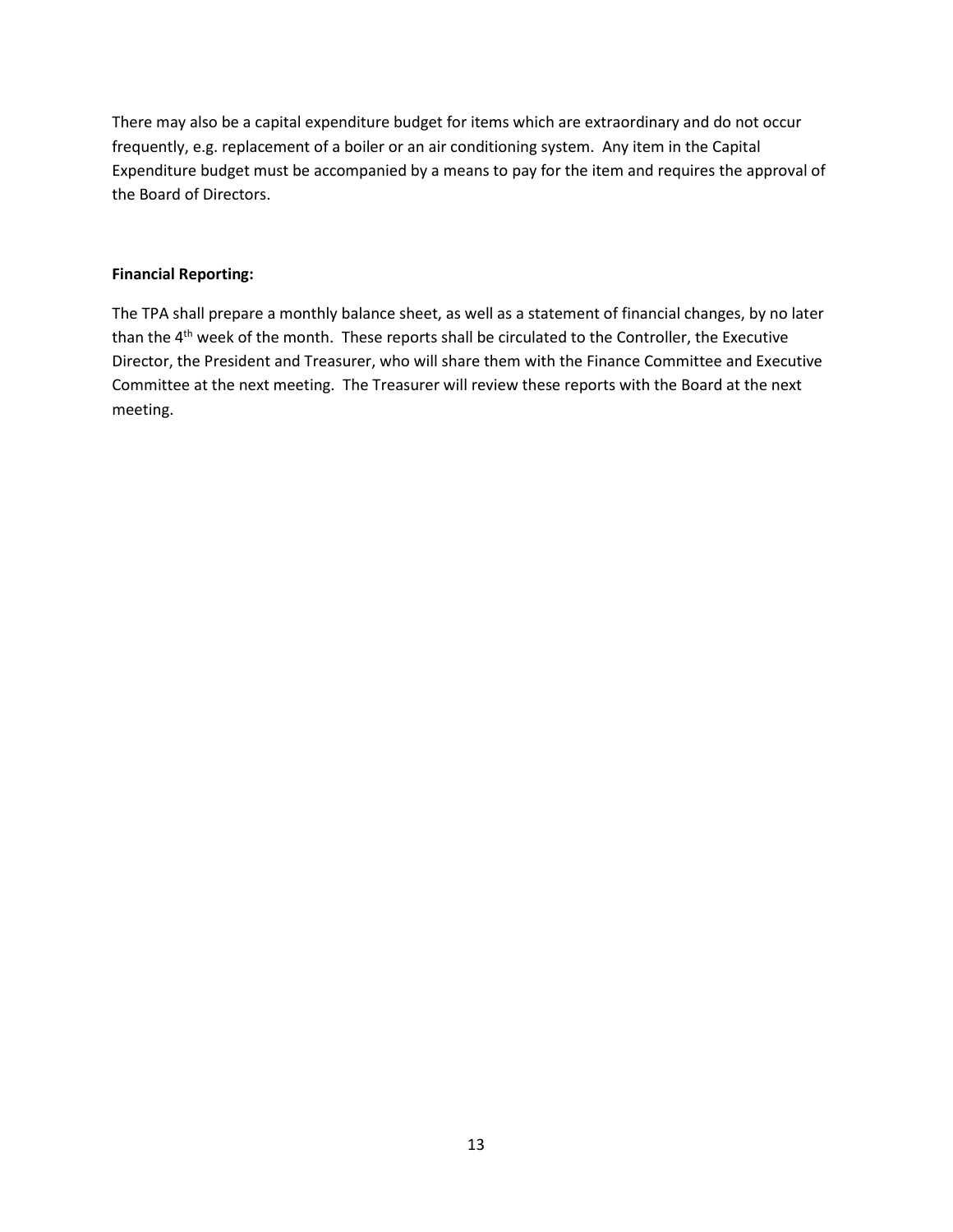## APPENDIX Policy Number CC-ACC-002 Capital Expenditure

|  | Page: | 1 of $4$ |
|--|-------|----------|
|  |       |          |

## **Policy:**

A CAPEX Request Form must be completed for all items \$500 or greater for all equipment, computer equipment and software. All Check Requests or Purchase Orders for projects greater than \$500 for equipment, computer equipment/software must have an approved CAPEX form completed and attached for processing. If items are purchased in bulk and the aggregate total is greater than \$500 a CAPEX Form must be completed.

## **Purpose:**

The purpose of this policy is to provide a way to evaluate and approve projects which require a capital investment.

## **Procedure:**

All projects and purchases greater than \$500 and all computer purchases require the completion of a CAPEX Request Form.

## **Completion of CAPEX Form**

- $\Box$  Complete the project name and individual requesting
- $\Box$  Check which type of asset is being acquired
- $\Box$  Indicate which department
- $\Box$  Provide explanation if the department is different than the requestor's department.
- $\Box$  Provide a detailed description of the project items and costs. Attach cost quotes, and invoices if available.
- $\Box$  Provide justification for purchasing the new asset. If the item is replacing an existing asset, explain why replacement is necessary. For new equipment identify the business need for purchasing asset.
- $\Box$  Please indicate if the item was budgeted in fiscal year.
- Route CAPEX Form and obtain all necessary approval signatures.
- $\Box$  Send CAPEX Form to finance for processing.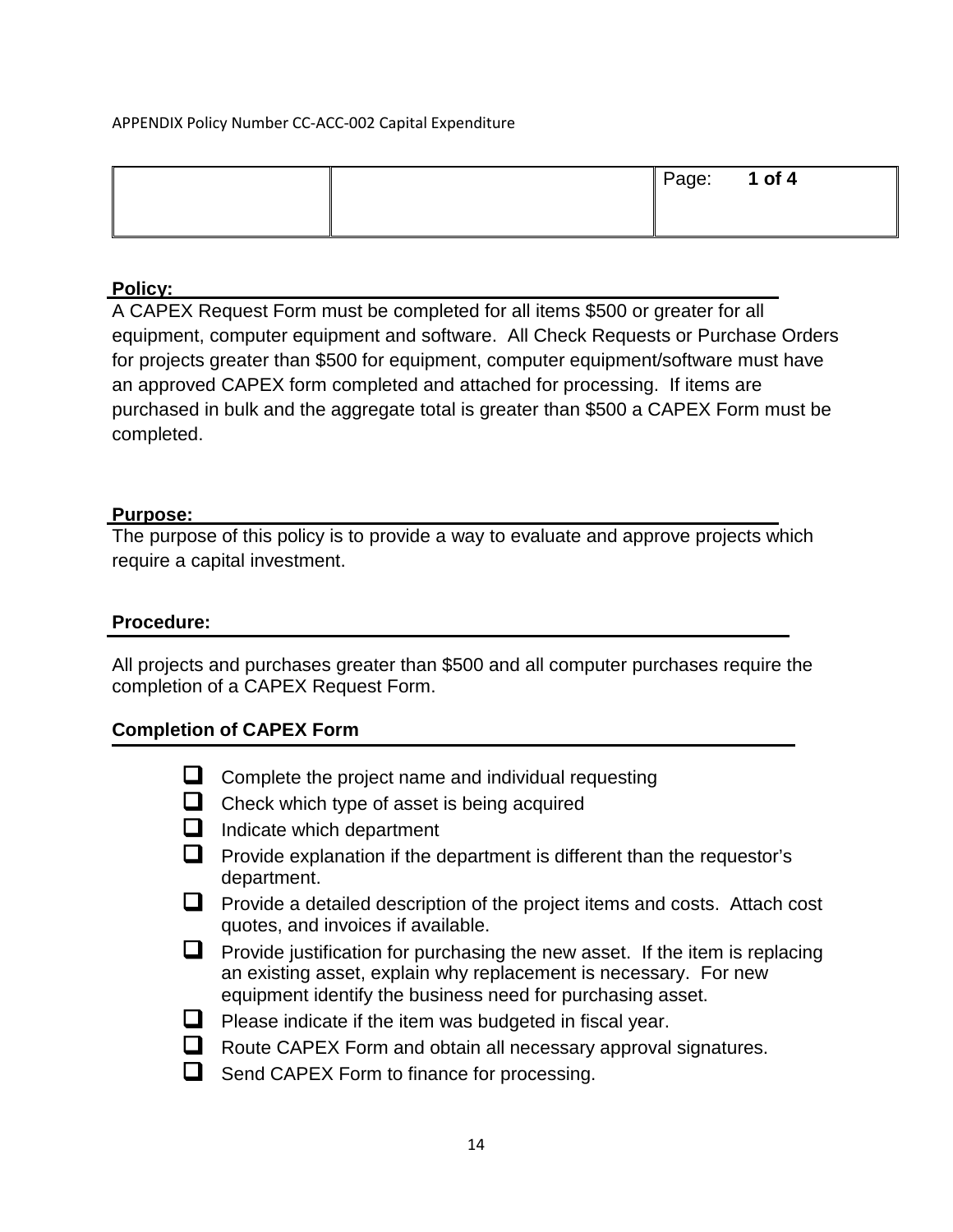Examples include boilers, furniture, windows and equipment where the expected life is generally 3 years or greater. Capital Expenditure typically covers spending on plant and equipment in an amount exceeding \$500 and for an item which is not used or consumed in the same year it was purchased. This includes all equipment, furniture, fixtures, computer hardware and software.

## **CAPEX Routing Process**

It is the responsibility of the originator of the CAPEX form to insure that all signatures for approval have been received prior to provisioning asset.

Once all Approvals have been met and the asset has been ordered, the CAPEX Form must be forwarded to finance for processing.

## **Approval Levels:**

Approval signature requirements in the following tables are for any CAPEX exceeding the indicated maximum amounts:

|                          | <b>All Other</b> |
|--------------------------|------------------|
|                          |                  |
| Executive Director       | $\leq$ =\$2,000  |
| <b>Finance Committee</b> | $\leq$ =\$10,000 |
| <b>Board</b>             | > \$10,000       |

If additional equipment is required and/or pricing changes or other costs cause the total cost for the CAPEX to exceed the approved amount by more than 5%, a new CAPEX Request must be resubmitted for re-approval at the higher amount.